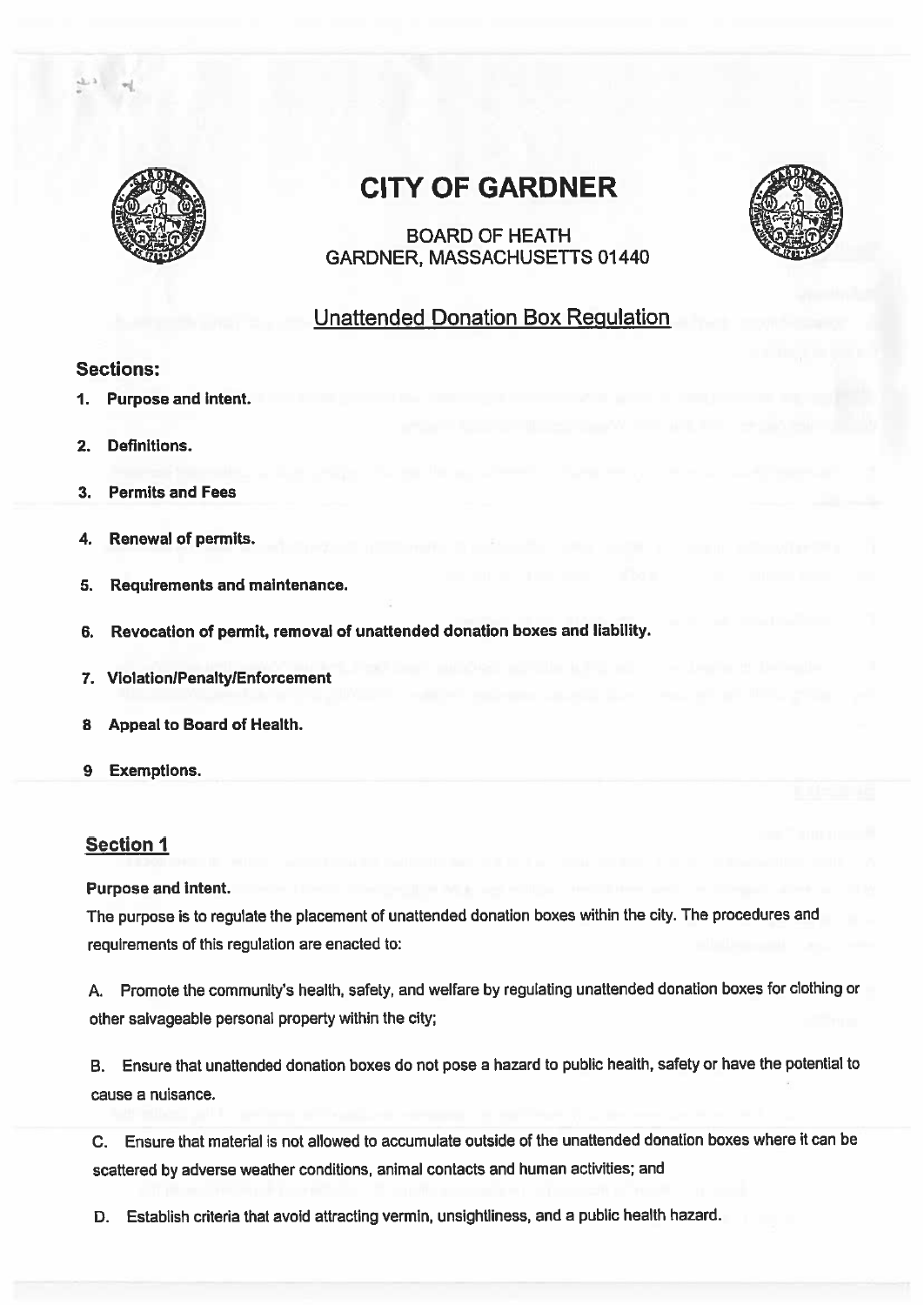## Section 2

#### Definitions.

A. "Director" means the Director of Public Health as designated by the Board of Health and his/her designee of the city of Gardner.

r

B. 'Operator" means <sup>a</sup> person, entity, association or organization who places, maintains or operates unattended donation box (es) to solicit donations of salvageable personal property.

C. "Permittee" means the property owner who is issued <sup>a</sup> permit authorizing placement of unattended donation box (es).

D. "Property owner" means the person, entity, association or organization who owns the real property where the unattended donation box (es) are or are proposed to be located.

E. This Regulation encompasses the entire City of Gardner.

F. "Unattended donation box" means any unattended container, receptacle, or similar device that is located on any property within the city used for soliciting and collecting donations of clothing or other salvageable personal property.

## Section 3

#### Permit and Fees

A. Unless otherwise exempt, it shall be unlawful and <sup>a</sup> public nuisance for any property owner or operator to place, operate, maintain or allow unattended donation boxes on real property unless the property owner first obtains <sup>a</sup> permit pursuan<sup>t</sup> to this regulation and the donation box is placed, operated and maintained in accordance with all provisions in this regulation.

B. The permit application shall be made on <sup>a</sup> form provided by the director and shall include the following information:

1. The name, address, email, website (if available) and telephone number of the permittee;

2. The name, address, email (if available) and telephone number of the operator of the unattended donation box.

3. A drawing sufficient to indicate the proposed location of the unattended donation box on the owner's real property, as well as the size of the proposed unattended donation box.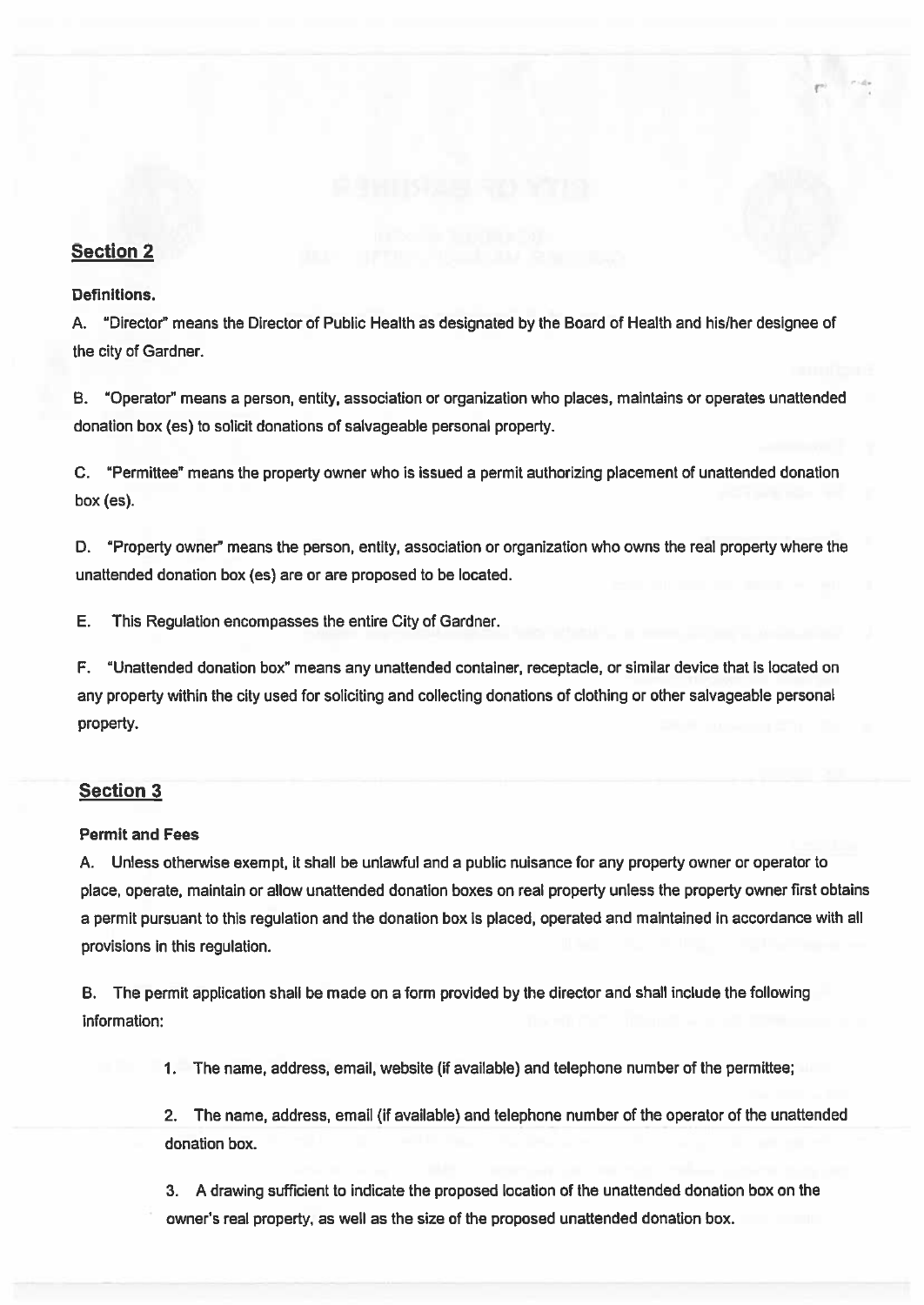C. Each application shall be accompanied by <sup>a</sup> nonrefundable processing fee as set by the Gardner Board of Health.

D. Applications shall be filed with the director.

E. Within thirty days of receiving <sup>a</sup> completed application, the director shall issue <sup>a</sup> permit or deny the issuance of <sup>a</sup> permit.

F. The director shall not issue <sup>a</sup> permit unless:

- 1. The applicant has submitted <sup>a</sup> complete and accurate application accompanied by the applicable fee;
- 2. The proposed location and placement of the unattended donation box on the owner's real property is in compliance with all applicable laws and regulations as established in Section 5 and does not have the potential to cause an issue to endanger Public Health or have the potential to create <sup>a</sup> Public Health Nuisance.
- G. If the director denies an application, the director shall state, in writing, the specific reasons for denial.

H. Permit issued hereunder shall be valid for one unattended donation box. Multiple unattended donation boxes shall have their own individual permits.

I. The term of the permit shall be valid from January 1 to December 31 of the following year and renewable for one year periods thereafter.

J. No person or operator to whom <sup>a</sup> permit has been issued shall transfer, assign, or convey such permit to another person or operator.

K. Prior to expiration of the permit, the permittee may voluntarily cancel the permit by notifying the director in writing of the intent to cancel the permit. The permit shall become void upon the director's receipt of <sup>a</sup> written notice of intent to cancel the permit. The applicant shall not be entitled to <sup>a</sup> refund of any of the processing fee.

L. Unattended Donation boxes shall not be placed on any public property including sidewalks, streets or open space.

## Section 4

#### Renewal of permits.

A. A permittee may apply for permit renewal by submitting to the Gardner Board of Health, before the expiration of the permit, <sup>a</sup> renewal application and <sup>a</sup> nonrefundable renewal fee in an amount set by the Gardner Board of Health.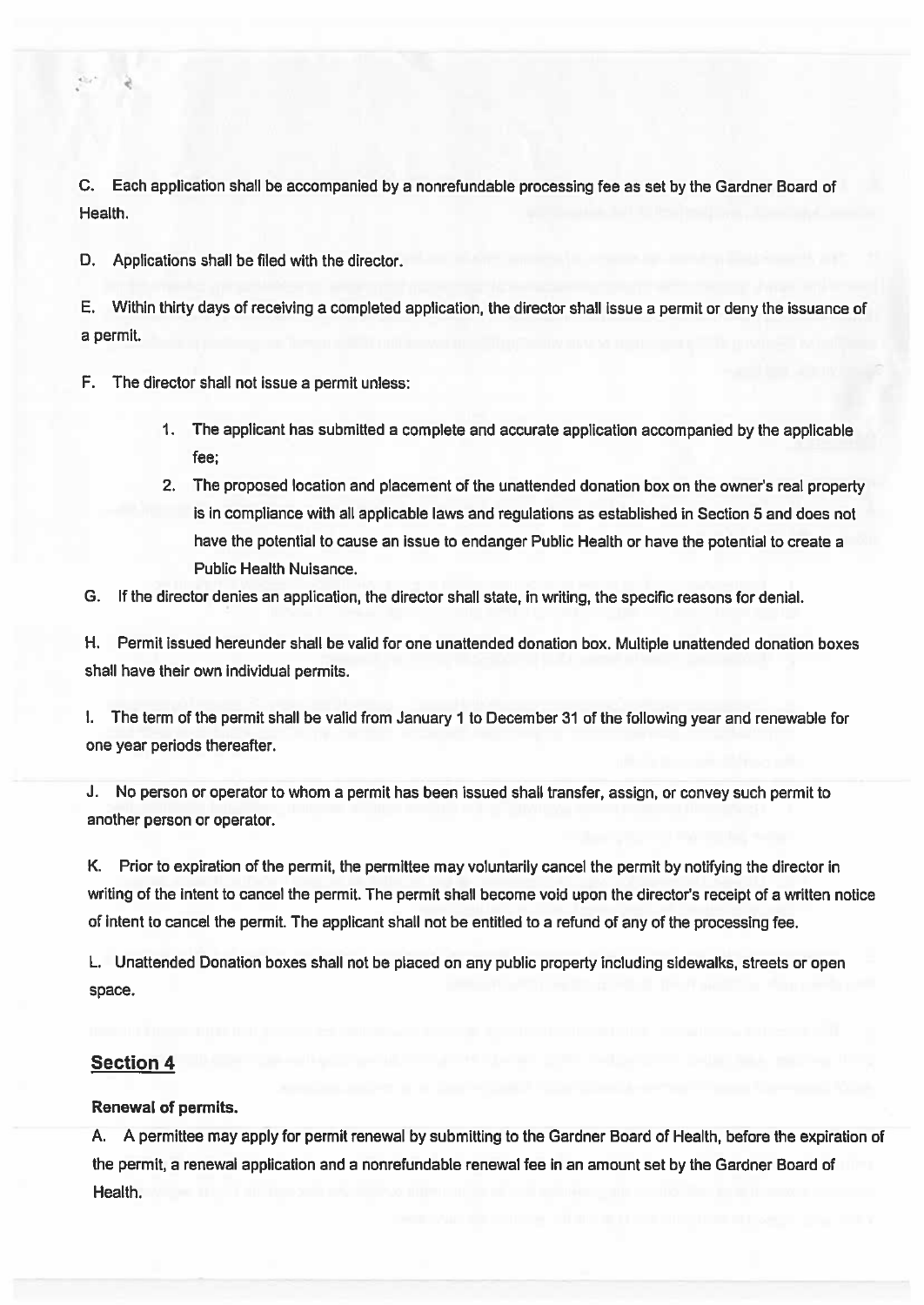B. The director shall either approve or deny the renewal of <sup>a</sup> permit within thirty days of receipt of the complete renewal application and paymen<sup>t</sup> of the renewal fee.

C. The director shall approve the renewal of <sup>a</sup> permit if he or she finds that no circumstances existed during the term of the permit, existed at the time of submission of an application for renewal, or existed at any time during the review of the application for renewal that are inconsistent with any finding required for approval of <sup>a</sup> new permit as specified in Section 3 of this regulation or that would justify the revocation of the permit as specified in Sections 5 and 6 of this regulation.

## Section 5

#### Requirements and maintenance.

A. A permittee shall operate and maintain or cause to be operated and maintained all unattended donation boxes located in the city as follows:

> 1. Unattended donation boxes shall be maintained in good condition and appearance with no structural damage or defects, holes, or visible rust, and shall be free of graffiti;

2. Unattended donation boxes shall be locked or otherwise secured;

3. Unattended donation boxes shall contain the following contact information in two-inch type visible from the front of each unattended donation box: the name, address, email, and phone number of both the permittee and operator:

4. Unattended donation boxes approved by the director shall be issued <sup>a</sup> permit and permit number before placement on real property.

5. Unattended donation boxes shall be serviced and emptied as needed, or within three business days of <sup>a</sup> reques<sup>t</sup> by the director or his or her designee.

B. The permittee shall maintain or cause to be maintained the area surrounding the unattended donation boxes free of any junk, garbage, trash, debris or other refuse material.

C. The permittee and operator shall be individually and severally responsible for abating and removing all rubbish, trash, garbage, junk, debris and any other refuse material in the area surrounding the unattended donation boxes within twenty-four hours of written or verbal notice from the director or hislher designee.

D. The permittee and operator shall be individually and severally responsible for all costs for abating and removing any junk, garbage, trash, debris and other refuse material from the area surrounding the unattended donation boxes. If after notification, the permittee fails to clean items outside the box and the City is required to clean and dispose of the items, the cost will be assed to the permittee.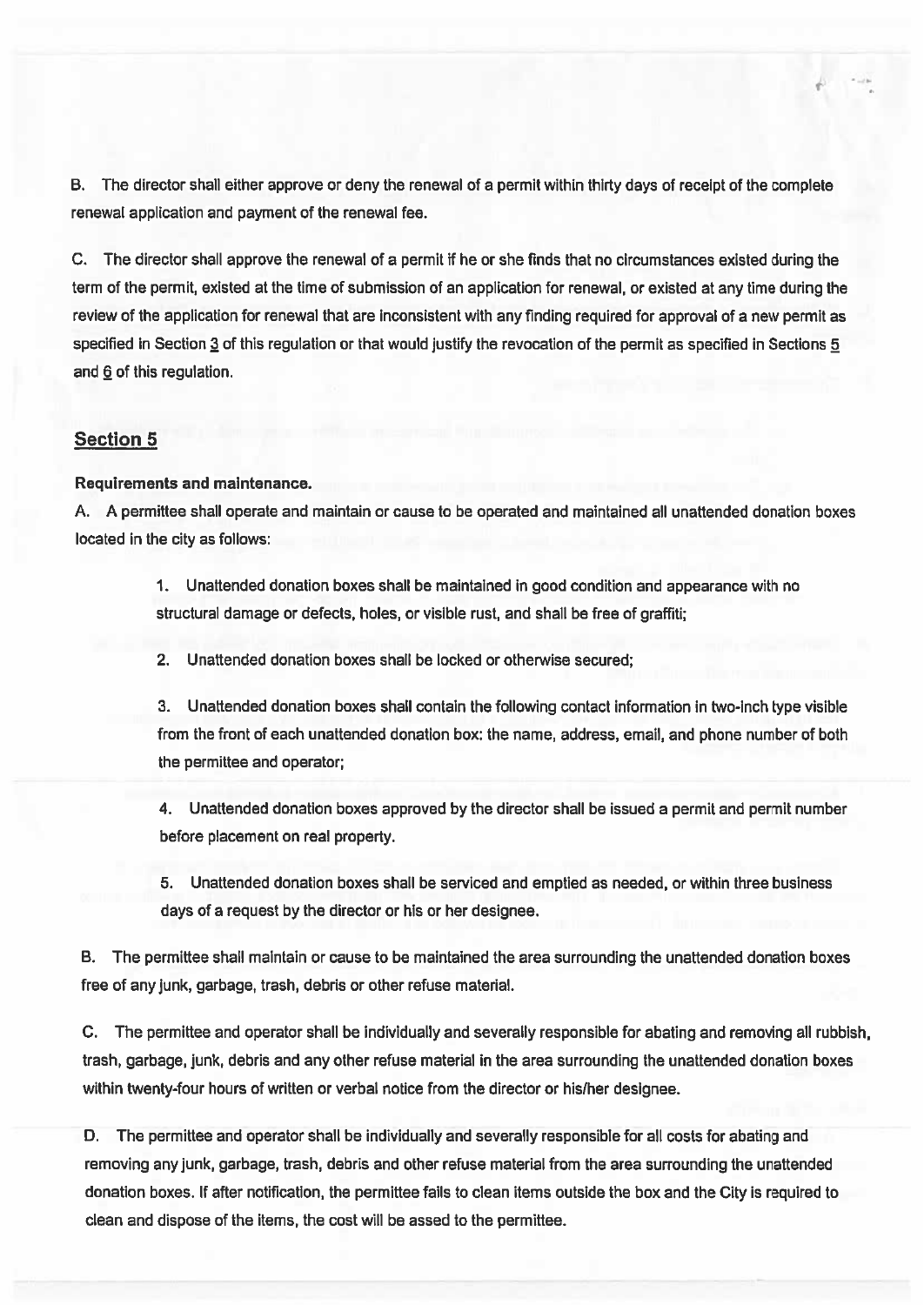E. No unattended donation box shall be placed on required parking spaces according to Chapter 181 of the Zoning Regulations or as required by the Planning Board or any other applicable regulations of the City of Gardner.

## Section 6

#### Revocation of permit, removal of unattended donation boxes and liability.

The director shall have the right to revoke any permit issued hereunder if any of the grounds upon which he or she may refuse to issue an initial permit exists. In addition, the failure of the operator or permittee to comply with the provisions of this regulation or other provisions of this regulation or other law shall also constitute grounds for revocation of the permit. The director shall provide <sup>a</sup> written notification to the permittee stating the specific grounds for revocation. Upon revocation, the unattended donation box shall be removed from the permittee's real property within thirty calendar days and, if not removed within this time period, the city may remove, store and dispose of the unattended donation box at the permittee's sole cost and expense. Upon revocation, <sup>a</sup> permittee shall be prohibited from applying for <sup>a</sup> permit for <sup>a</sup> period of one year. Any violation of the provisions of this regulation is considered <sup>a</sup> public nuisance according to M.G.L chapter 111 section 122 and subject to abatement permitted by law.

#### Section 7

#### Violation/Penalty/Enforcement.

- A. Any violation in addition to remedies identified in Section 6, which creates or as <sup>a</sup> result of which there is created and accumulations of garbage, offal, solid waste, trash, refuse, filth, waste ban material or junk on any real property is hereby declared <sup>a</sup> nuisance.
- B. Noncriminal Disposition-

Notwithstanding the provision of Section 7A, if the permittee or operator violates any provision of this regulation any agen<sup>t</sup> duly appointed and employed appointed by the Board of Health, may in their discretion penalized the operator by <sup>a</sup> noncriminal complaint filed in the District of the Housing Court pursuant to the provisions of MGL c. 40 section 21D. For purposed of such noncriminal enforcement, the penalty to apply, in the event of <sup>a</sup> violation, shall be as follow:

- a. For the first offense: \$50;
- b. For the second offense: \$100;
- c. For the third offense; \$200; and
- d. For the fourth offense and each subsequent offense: \$250.

For the purposes of this subsection, an offense shall not be considered <sup>a</sup> repea<sup>t</sup> or subsequent offense unless it occurs on or affects the same property as the first offense. Each day on which <sup>a</sup> violation exists shall be deemed <sup>a</sup> separate offense.